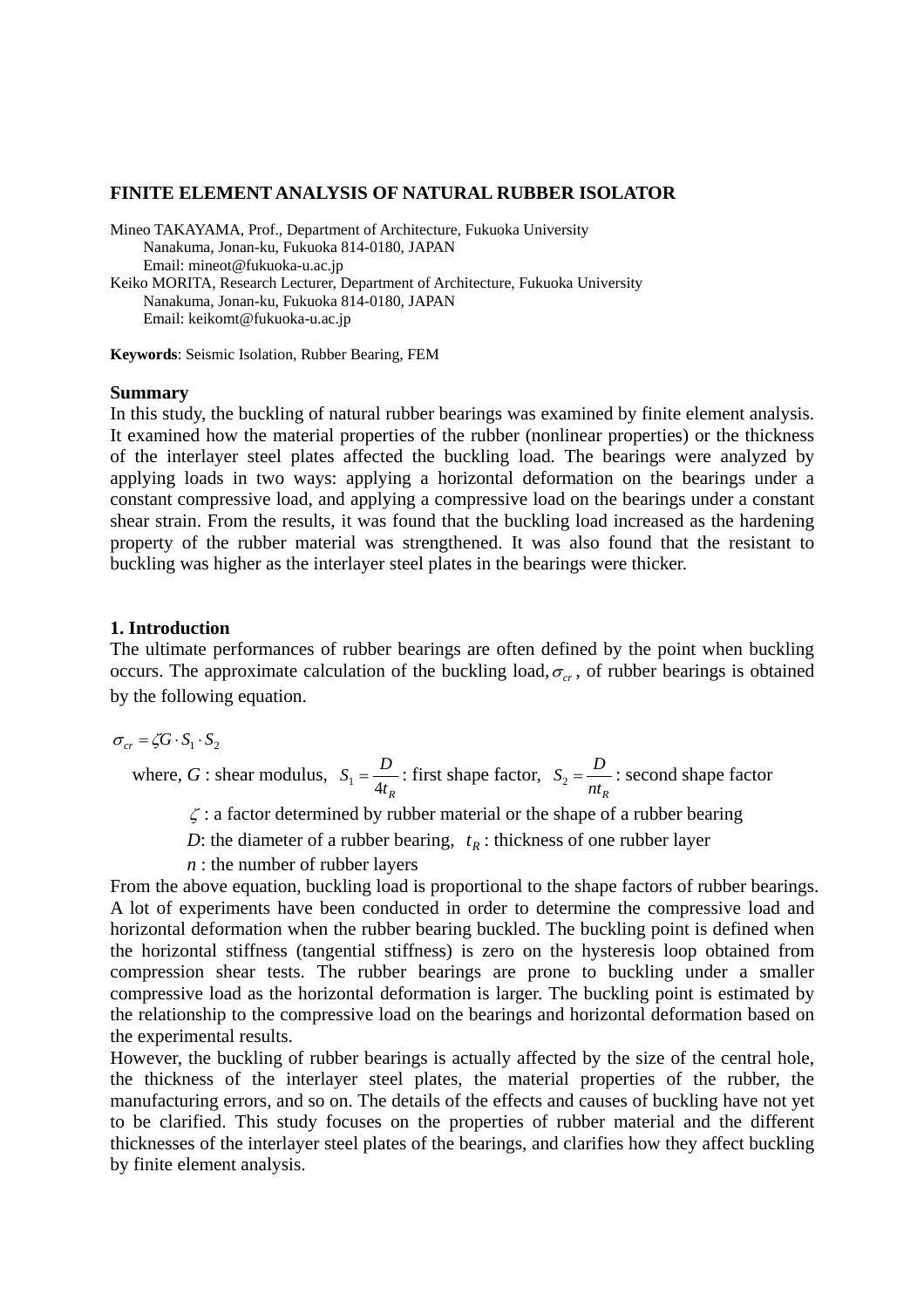## **2. Analytical Model and Analysis Method**

# **2.1 Analytical Model**

In the analysis, natural rubber bearings 500mm in diameter were used as the analytical model. The models have 26 rubber layers of 3.75mm thickness (97.5mm of total rubber thickness), and the model do not have central hole. The first shape factor is 33.3 while the second shape factor is 5.1. The basic interlayer steel plate, $t_s$ , is 3.2mm thick. Flange plates, which are 25mm thick and 700mm in diameter, are attached to the top and bottom of the bearings.

The analytical model is shown in Fig. 1. The meshes are radially partitioned into ten and circumferentially partitioned into eight. The elements used are 8-node 3D isoparametric elements. The rubber layers and interlayer steel plates are partitioned into two in the direction of thickness.

Loads were applied to the models in two different ways. One method was uniformly applying the shear strain to the models after applying a certain level of compressive load. The shear deformation was applied every 5mm monotonically. The compressive load was between 15MPa and 80MPa. The other method was that a certain level of horizontal deformation was applied to the models. After that, compressive load was applied to the models in 10MPa increments, keeping the deformed shape. The amount of horizontal deformation was set as 100mm, 200mm, and 300mm, whose respective shear strain were about 100%, 200%, and 300% for each.

The analytical models in this study are shown in Table 1. They are five combinations of three types of rubber material and interlayer steel plates of varying thicknesses. The analytical program MARC2003 was used.





Fig.1 Analytical Model Fig.2 Rubber Material Properties

| <b>Table 1 Analytical Models</b> |                                     |                   |  |  |  |
|----------------------------------|-------------------------------------|-------------------|--|--|--|
| Rubber                           | Thickness of Shim Steel Plates (ts) |                   |  |  |  |
| Type                             | 2.1 <sub>mm</sub>                   | 4.8 <sub>mm</sub> |  |  |  |
|                                  |                                     |                   |  |  |  |
| Η1                               |                                     |                   |  |  |  |
| பி                               |                                     |                   |  |  |  |

## **2.2 Steel Material Property**

The steel material is modeled on elastic-perfectly plastic. As the yield condition, the von Mises criterion is adopted, while the isotropic hardening rule is adopted as the workhardening rule. The Young's modulus of the steel material is 205GPa, the Poisson's ratio was 0.3, and the yield stress is 294MPa ( $30\text{kg/mm}^2$ ). Interlayer steel plates 2.1mm thick and 4.8mm thick are added to those 3.2mm thick in the analysis.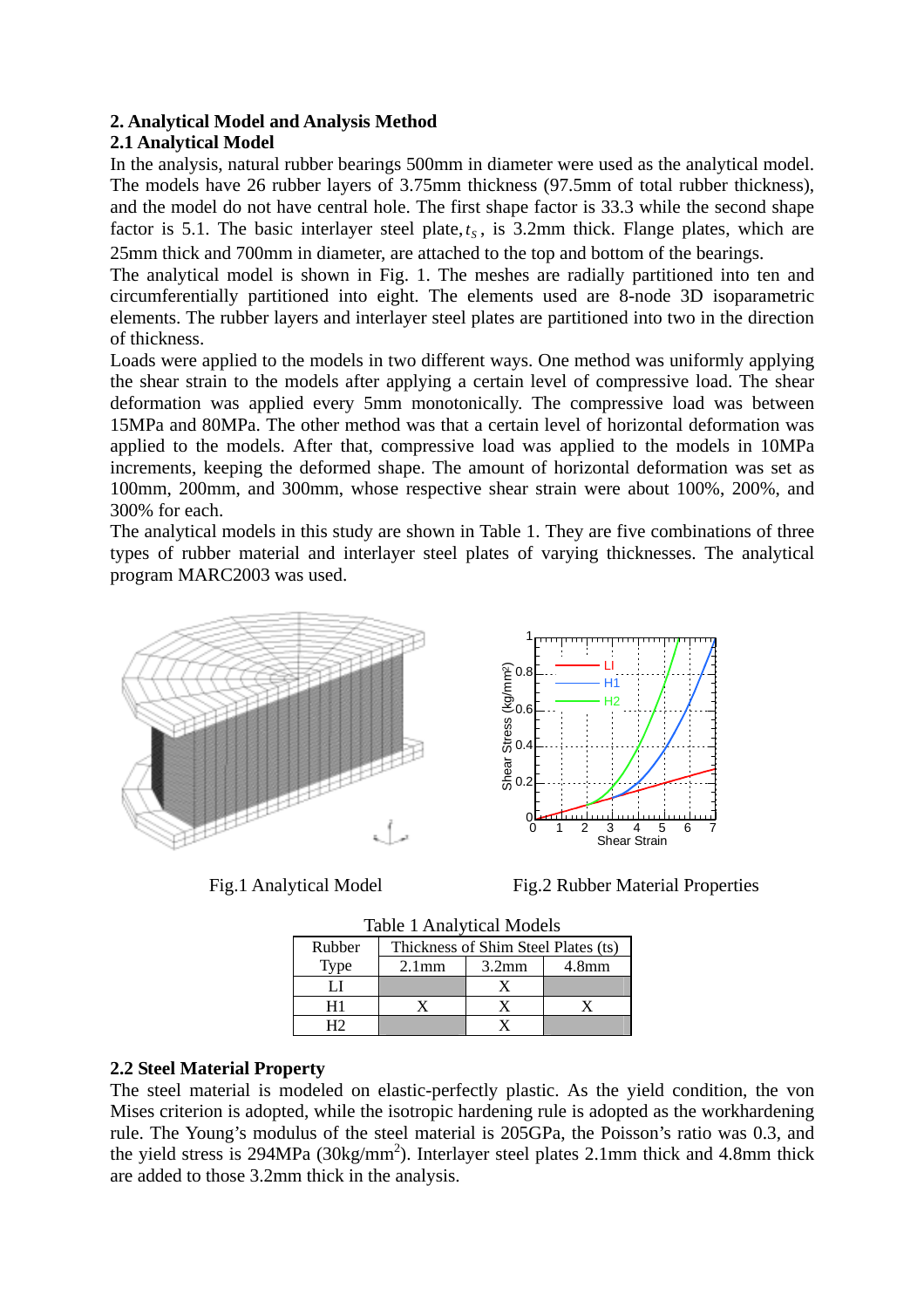### **2.3 Rubber Material Property**

The rubber material is modeled using the strain energy density function, *W*. In this study, Equation (1) was used. The equation, which allows for the compressibility of the rubber material, was proposed by Ogden.

$$
W = \sum_{n=1}^{N} \frac{\mu_n}{\alpha_n} \left[ J^{\frac{-\alpha_n}{3}} \left( \lambda_1^{\alpha_n} + \lambda_2^{\alpha_n} + \lambda_3^{\alpha_n} \right) - 3 \right] + 4.5K \left( J^{\frac{1}{3}} - 1 \right)^2
$$
  
where,  $J = \lambda_1 \lambda_2 \lambda_3$ ,  $\lambda_n$ : principal stretches,  $\mu_n$ ,  $\alpha_n$ : the material constants

*K* : the bulk modulus.

Three types of rubber material with different properties were used as shown in Fig.2. The initial shear modulus of all of the materials was  $0.392MPa$  (4kg/cm<sup>2</sup>), though the hardening properties are different in the region where shear strain is more than 200%.

Type LI is linear rubber material while Type H1 and Type H2 show hardening properties. Type H2 shows stronger hardening properties than Type H1. The relationship between shear stress and shear strain in the hardening property can be expressed in a quadratic function, and the shear modulus (tangential stiffness), *G*, is proportional to shear strain,  $\gamma$ . *G*/ $\gamma$ =0.09 for Type H1 while  $G/\gamma = 0.12$  for Type H2.

Table 2 shows the material constants of the rubber materials, which were obtained by approximate calculation using Equation (1). Using the material constants in Table 2, the shear modulus of the rubber material, *G*, is calculated as follows:

$$
G = \frac{1}{2} \sum \alpha_n \mu_n \tag{2}
$$

The shear modulus obtained by Equation (2) is in the range of about  $4kg/cm^2 \pm 10\%$ . The bulk modulus is set as 5000 times as much as the shear modulus.

| Rubber Type    | n          | 1                      | $\overline{2}$<br>3     |          | G           | $K_{\rm}$          |
|----------------|------------|------------------------|-------------------------|----------|-------------|--------------------|
| LI             | $\mu_n$    | 0.04                   | 0.3539                  |          | 0.04        | 200                |
|                | $\alpha_n$ | $\overline{2}$         | $9.348 \times 10^{-16}$ |          | (0.392MPa)  | (1.96GPa)          |
| H1             | $\mu_n$    | $7.927 \times 10^{-4}$ | 0.04438                 | 0.2489   | 0.0447      | 223.5<br>(2.19GPa) |
|                | $\alpha_n$ | 4.625                  | 1.061                   | 0.1554   | (0.438 MPa) |                    |
| H <sub>2</sub> | $\mu_n$    | 7.269                  | 3.6576                  | 0.003241 | 0.0365      | 182.6<br>(1.79GPa) |
|                | $\alpha_n$ | 0.002692               | 0.01086                 | 4.2508   | (0.358MPa)  |                    |

Table 2 Material Constants of Rubber  $kg/mm^2$ 

### **3. Analytical Results**

In Fig.3, the shear loading analysis results of rubber bearings under constant compressive loads are shown. From the relationship between the horizontal load and horizontal deformation, it was found that horizontal stiffness and deformation capacity decreased as the compressive load increased.

It can be said that the hysterisis property of the rubber bearings is stable when the horizontal stiffness is positive in the hysterisis loop, allowing it to act as a restoring force. It is evident that rubber bearings become unstable when horizontal stiffness decreases as the compressive load and horizontal deformation increase. The rubber bearings are considered to buckle when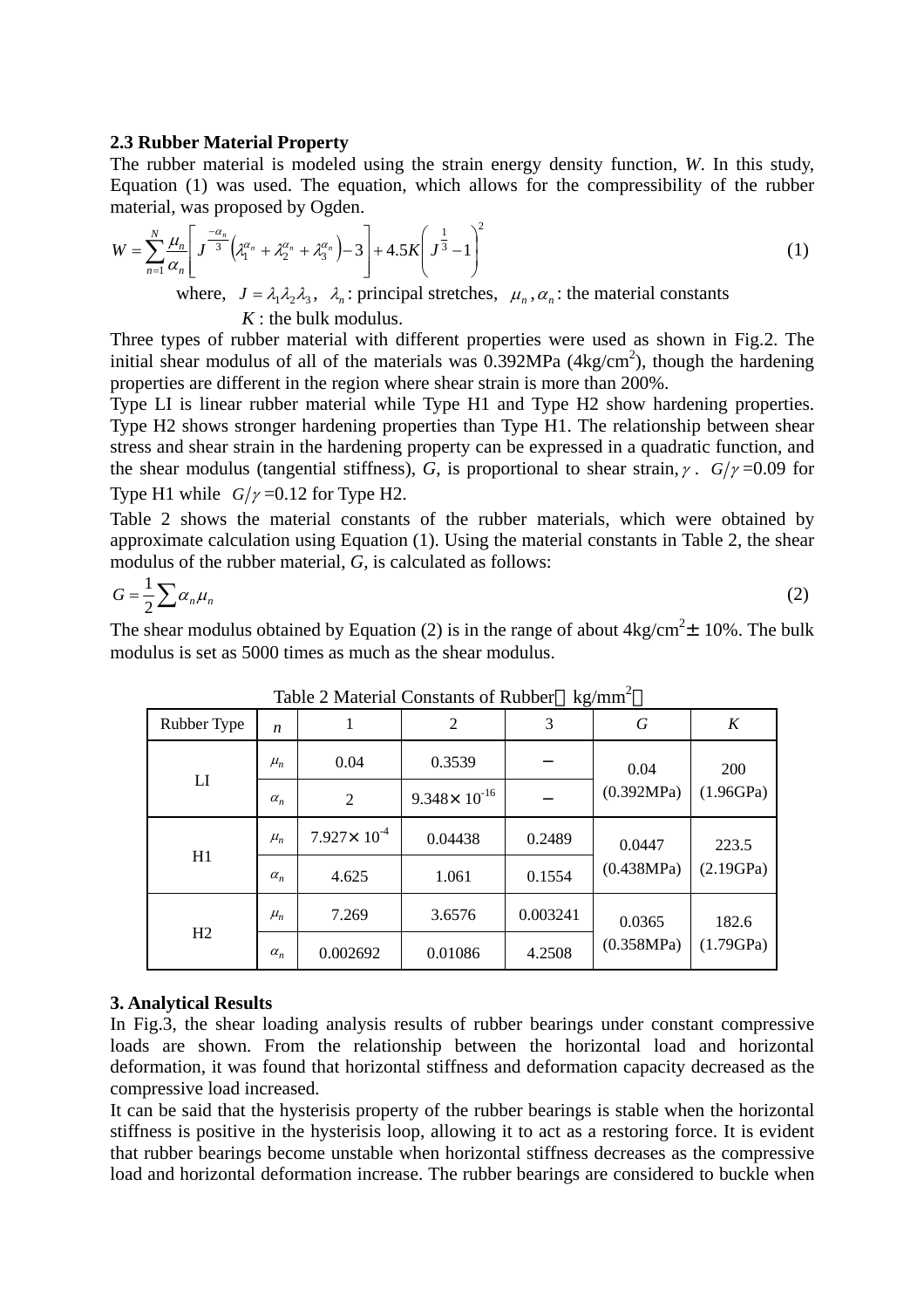horizontal stiffness is negative. We consider that it is the buckling point where the tangential stiffness becomes zero. The buckling points present the combination of compressive load and horizontal deformation.

The hysterisis loop of Type H2 rubber material is the most stable and the buckling load is the largest, followed by Type H1, then Type LI. The buckling point is higher as the interlayer steel plate is thicker. Also the compressive load dependence on the horizontal stiffness lowers with increasing the thickness of steel plate.

Fig.4 shows the relationship between horizontal stiffness and compressive stress obtained from the hysterisis loops in Fig.3. The horizontal stiffness is the secant stiffness when horizontal displacement is 50mm. The horizontal stiffness decreases as the compressive load is increased. The compressive load when the horizontal stiffness becomes zero is the buckling load of the rubber bearings, which has been theoretically ascertained. The relation between horizontal stiffness and compressive load is calculated approximately by Equation (3) as follows:

$$
\frac{K_H}{K_{H0}} = 1 - \left(\frac{\sigma}{\sigma_{cr}}\right)^2 \tag{3}
$$

where,  $K_{H0}$ : horizontal stiffness when there is no compressive load

*K<sub>H</sub>* : horizontal stiffness,  $\sigma$  : compressive load,  $\sigma_{cr}$  : buckling load



Fig.3 Horizontal Characteristics of Shear Loading under Constant Compression Load

In Fig.4, a prediction equation is written. Also, Equation (3) almost corresponds to the analytical results. In the analysis, the horizontal stiffness decreases as the compressive load is increased. However, the buckling load is different according to the rubber material or the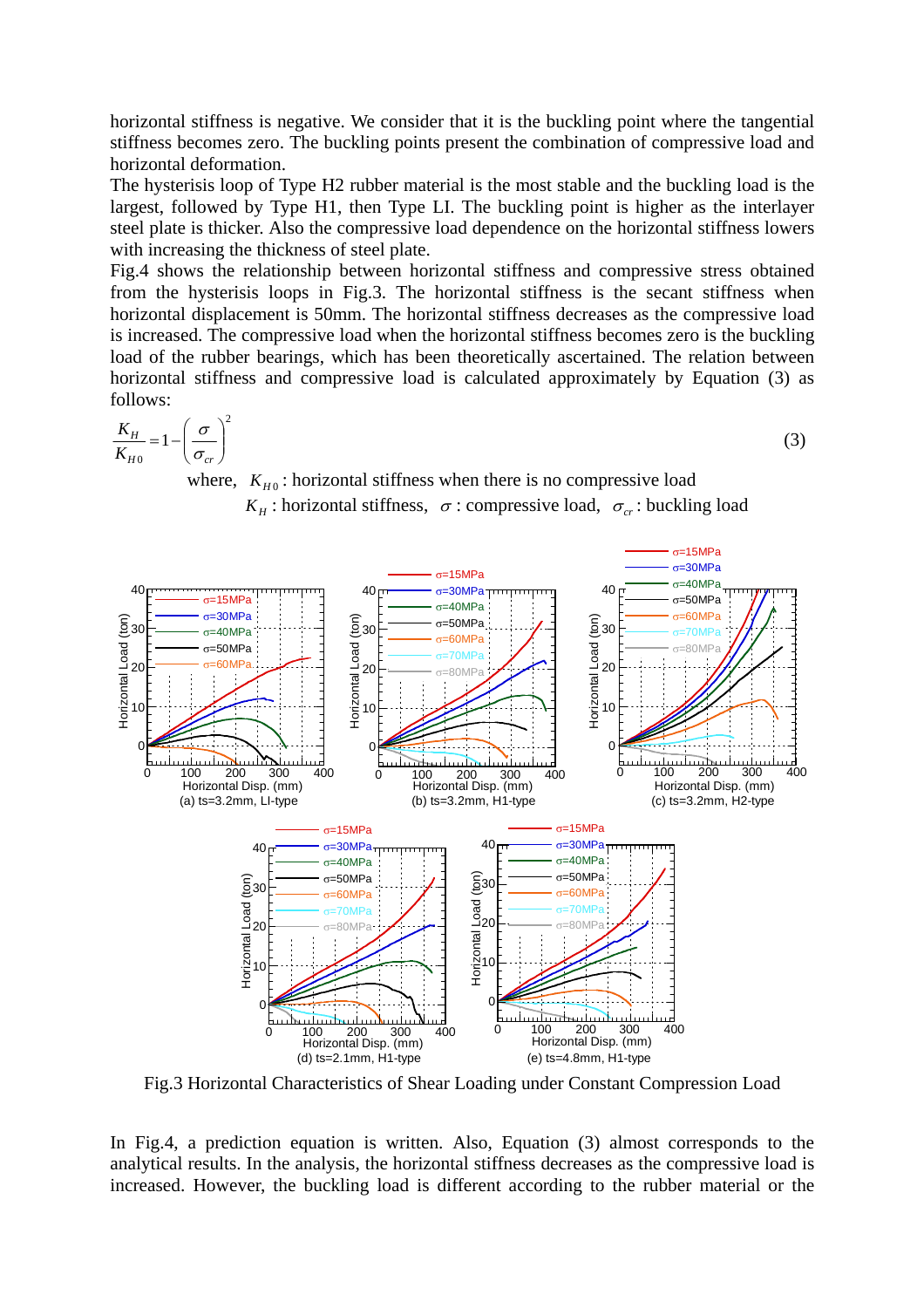thickness of the interlayer steel plate. The buckling load of Type LI is the smallest while the buckling load of Type H2 is the largest. The buckling load of Type H2 is about 30% larger than Type LI. Also, the buckling load tended to be larger when the interlayer steel plate was thicker.

Fig.5 (a) and (b) show the analytical results for rubber bearings of Type H2 with interlayer plates 3.2mm thick. Fig.5 (a) shows the relationship between compressive stress and vertical displacement when a compressive load is applied to the bearings while its horizontal deformation is sustained. On the other hand, Fig.5 (b) shows the relationship between compressive load and shear force (horizontal reaction force).



Fig.4 Relationship to Horizontal Stiffness of Compressive Stress

In Fig.5 (a), the compressive stiffness lowers as the horizontal deformation increases. It is considered that most of the compressive load is supported by the wrapped parts on the top and bottom of the bearings when the bearing is deformed under shear stress. In this case, the compressive stiffness is considered to be proportional to the wrapped area, and the area is obtained by approximate calculation with Equation (4).

$$
\frac{K_V}{K_{V0}} = \frac{A_e}{A} = 1 - 1.2 \frac{\delta}{D}
$$
 (4)

where,  $K_V$ : the compressive stiffness with shear deformation

 $K_{V0}$ : the compressive stiffness without shear deformation

*A<sub>a</sub>*: the wrapped area of the top and bottom of a bearing,

- *A*: the cross sectional area of a rubber bearing
- $\delta$ : horizontal deformation, *D*: the diameter of a rubber bearing



Fig.5 Vertical Characteristics of Compression Loading under Constant Shear Deformation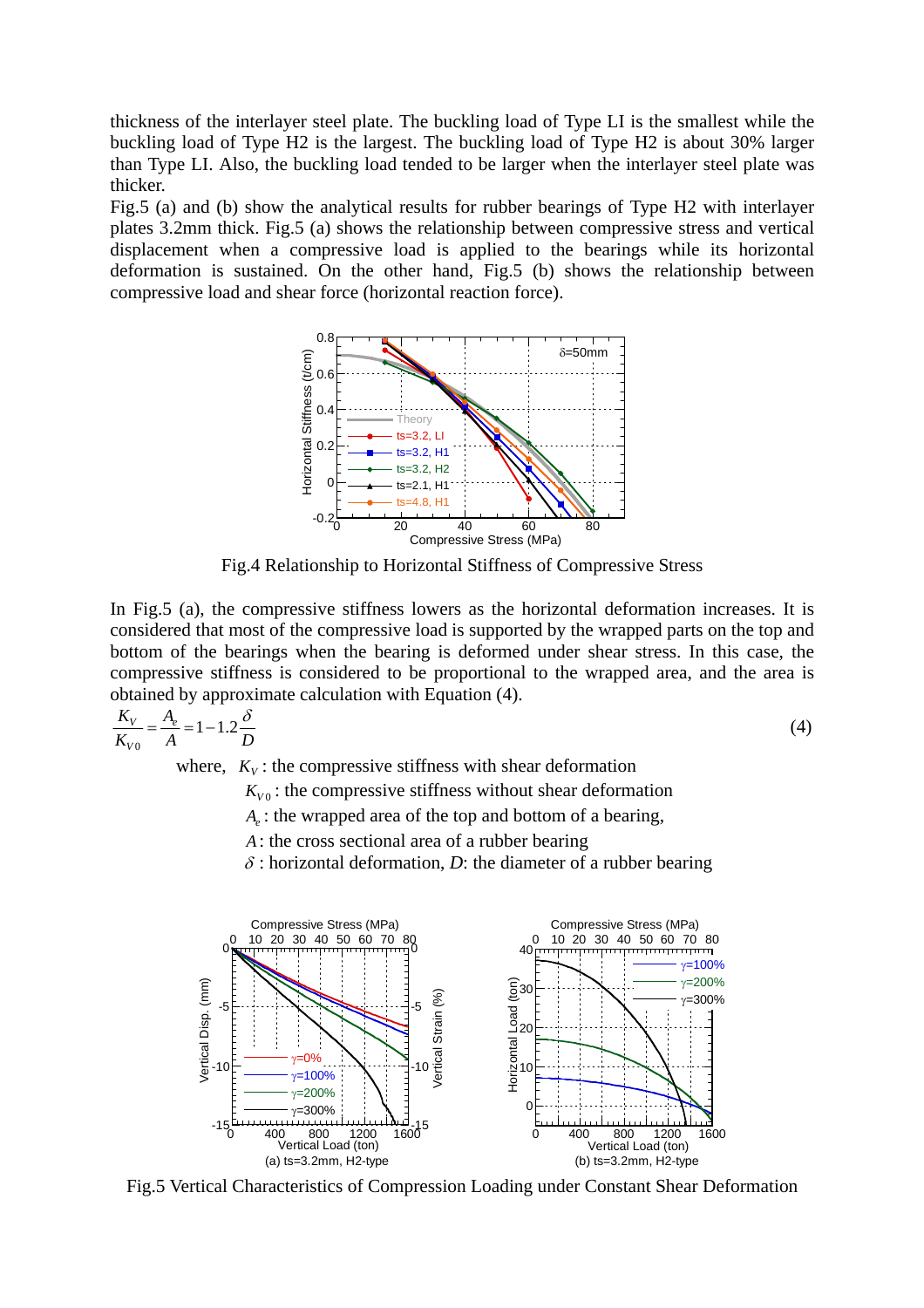Table 3 shows the comparison of the compressive stiffness of each analytical model. The compressive stiffness is the secant stiffness when the compressive load is 400tons (about 20MPa). The compressive stiffness varied slightly according to the shear modulus, although the margin is small and they are almost the same. The ratios of shear deformation from 0mm to the compressive stiffness are also shown in the brackets in Table 3. When they are compared to each other, the decrease in the compressive stiffness of Type H2 rubber material is the smallest.

The theoretical values obtained by Equation (4) predict the smallest decrease in the compressive stiffness compared to the analytical results. This is because the effect of strain hardening of rubber material becomes significant when the shear deformation is large. Also, it is not only the top and bottom faces that support the compressive load.

| $\delta$ (mm) | $ts = 3.2mm$ |         |         | $ts = 2.1$ mm | $ts = 4.8mm$ | Theory |
|---------------|--------------|---------|---------|---------------|--------------|--------|
|               | LI           | H1      | H2      | H1            | H1           | Eq.(4) |
| $\theta$      | 2147         | 2347    | 1973    | 2340          | 2348         |        |
|               | (1.0)        | (1.0)   | (1.0)   | (1.0)         | (1.0)        | (1.00) |
| 100           | 1904         | 2007    | 1824    | 1986          | 2022         |        |
|               | (0.887)      | (0.855) | (0.924) | (0.849)       | (0.861)      | (0.76) |
| 200           | 1403         | 1531    | 1544    | 1500          | 1553         |        |
|               | (0.653)      | (0.652) | (0.783) | (0.641)       | (0.661)      | (0.52) |
| 300           | 866          | 1094    | 1145    | 1053          | 1130         |        |
|               | (0.403)      | (0.466) | (0.580) | (0.450)       | (0.481)      | (0.28) |

Table 3 Compressive Stiffness at Vertical Load 400ton (t/cm)

Fig. 5 (b) shows that the horizontal load (reaction force) decreases as the compressive load is increased. The state in which the horizontal reaction force becomes zero means a loss of horizontal resistance and causes the rubber bearing to become unstable. The compressive load when the horizontal reaction force is zero is called ultimate load.

The analytical results for all of the models are shown in Table 4. The ultimate loads of the different types of rubber material, from highest to lowest, are Type H2, followed by HI and LI. It is obvious that the stability of the bearing under the ultimate load is related not only to the initial shear modulus but also to the stress-strain relation, or the degree of hardening of the rubber material. It is also obvious that the ultimate load is higher as the interlayer steel plate is thicker.

| ts            | $3.2$ mm |      |      | 2.1 <sub>mm</sub> | 4.8 <sub>mm</sub> |
|---------------|----------|------|------|-------------------|-------------------|
| $\delta$ (mm) | LI       | H1   | Η2   | H1                | H1                |
| 100           | 58.0     | 65.0 | 72.0 | 61.0              | 68.0              |
| 200           | 53.5     | 65.0 | 74.0 | 60.5              | 67.6              |
| 300           | 45.9     | 55.0 | 66.4 | 50.2              | 58.1              |

Table 4 Ultimate Stress (MPa)

The relationship between the ultimate load and the shear strain is shown in Fig. 6. In the figure, the buckling points obtained from the hysterisis loops in Fig. 3 are also shown, drawn as big marks. If the amount of horizontal deformation and compressive load were drawn when the horizontal load is zero on the hysterisis curve in Fig. 3, the results would be almost the same as the ultimate load points (small marks) in Fig. 6.

Fig. 6 shows that the value of the ultimate load can be higher than the buckling point. In particular, Type LI and H1 rubber material have a strong tendency towards this. In order to find the buckling points and stable deformation capacity of rubber bearings, the shear loading test under a compressive load is necessary. However, there is no big difference in the values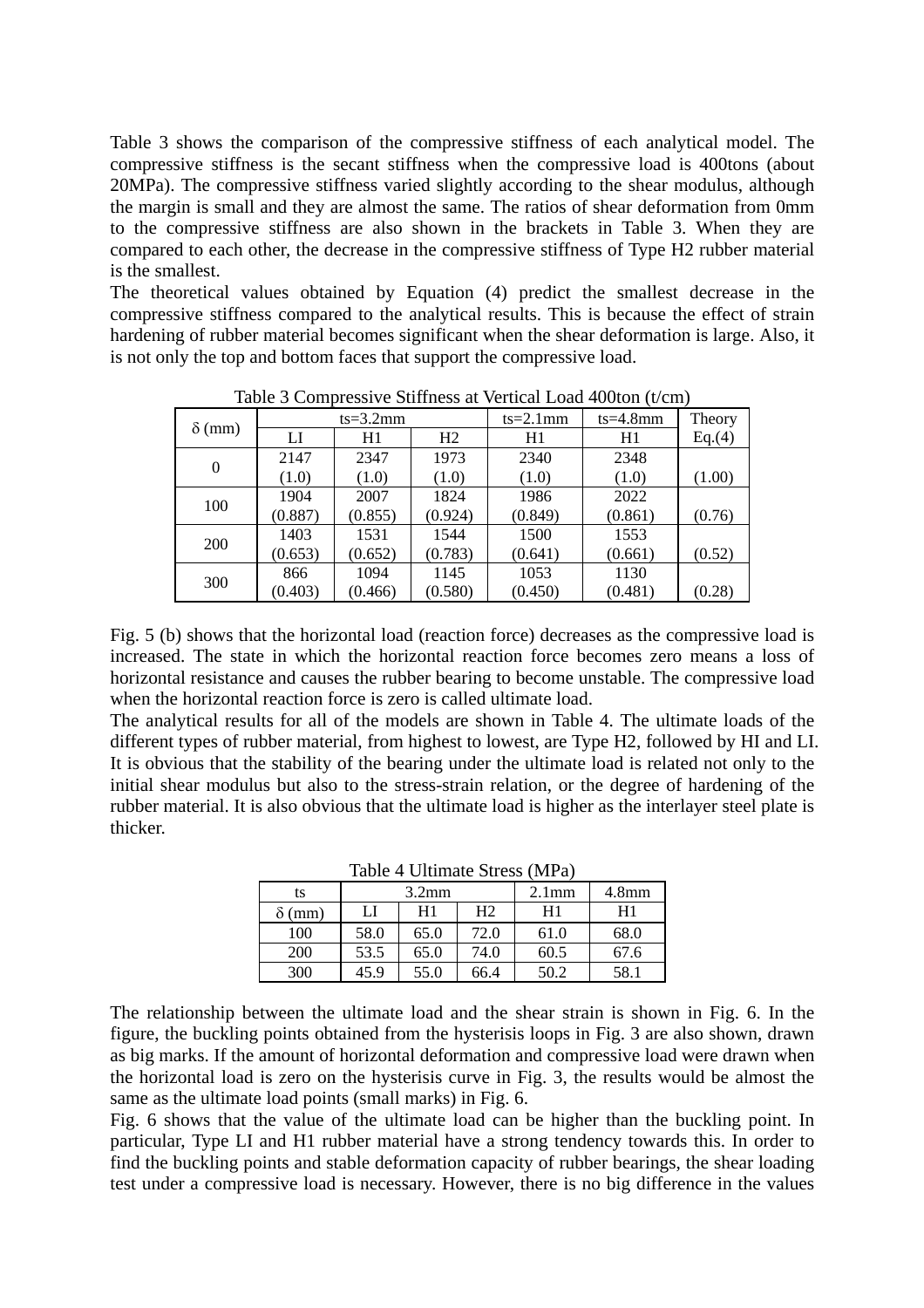of the buckling and ultimate points of Type H2. This is because the hysteresis loop of the rubber bearing is more stable with the stronger hardening property of rubber material. As a result, the buckling load of the bearing is high.



Fig.6 Relationship between Compressive Stress and Shear Strain at Unstable Condition

Fig. 7 shows the relationship between the maximum equivalent strain and compressive stress. The yield strain of the interlayer steel plate is  $1.4\times 10^{-3}$ , and a part of the plate becomes plastic when the yield strain exceeds the value. When the interlayer steel plate is thick, the strain of the plate lower, and the area of the plasticity is small.

Fig.8 shows the equivalent stress of the fourth interlayer steel plate from the top when the shear deformation of the rubber bearing is 200mm (about 200% shear strain). The interlayer steel plate is 3.2mm thick, and the deformation is magnified to 20 times. When the compressive load is changed from 30MPa to 60MPa, the plasticity increases and the out-of-plane deformation becomes larger. It has been found that the concentration of plasticity is around the center hole when it is made in the analytical model ([1][2]). It is feared that making a center hole in a rubber bearing would cause the bearing to become more plastic and therefore decrease the ultimate performance.



Fig.7 Maximum Equivalent Strain of Interlayer Steel Plates

### **4. Conclusion**

Natural rubber bearings were examined by the finite element analysis method and the findings are as follows:

1) The properties of the rubber material of the rubber bearings, especially the hardening properties, have a significant effect on the ultimate load and buckling load of rubber